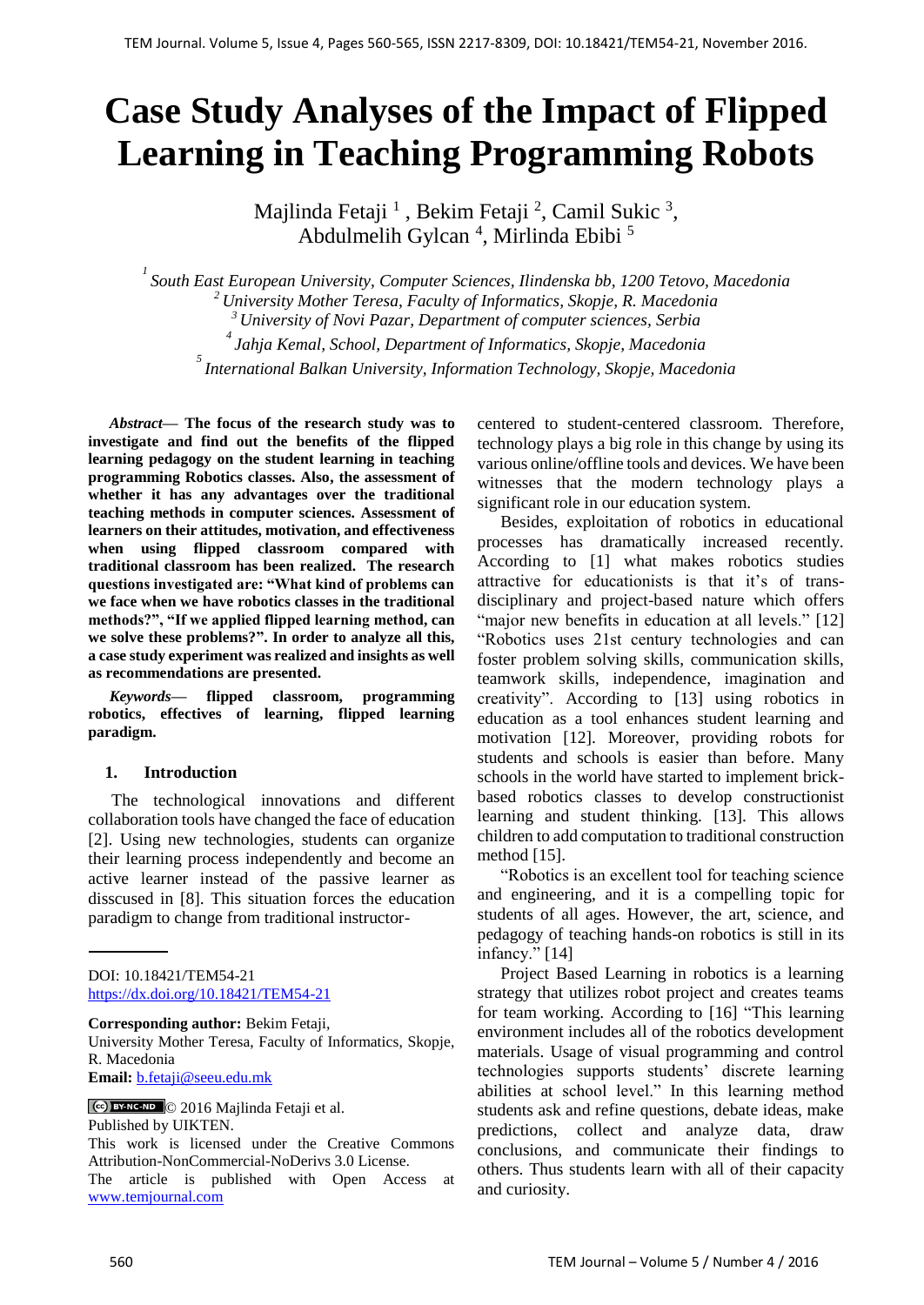According to [4] the flipped classroom is a pedagogical method that helps educators to utilize the technology as a tool to increase the quality of the student learning experience as defined by [4]. The basic concept of the flipped learning is to deliver teacher-created short video lectures to students before class time. Students can watch and learn the video content usually at home. In class time, students work on their classwork or homework with instructor's more personalized guidance [10]

 Traditional teaching has a limited time to repeat the lecturing in class time. But flipped learning gives the control to students. They can review, replay, rewind, and fast-forward the video as needed [3]. Thus, students feel free to learn the lesson content anytime, and any missed classes can be watched with lower stress repeatedly [7]. That carries the individual learning facilities out of the classroom walls. Also, students come to the class with questions regarding the topics.

The important part of the flipped learning is to convert the class time into a time to discuss deeper questions about the topic and student-teacher can work together to engage in collaborative learning. Teachers make more efficient use of the class time [5]. Students can complete classroom activities and get assistance from the instructors. That gives the teachers the role of a learner-facilitator, because [8] explains, "[this] opens more time in class for the teacher to go deeper into a topic which allows students to develop a better understanding of the content, and the students are doing their homework in class where the teacher is available to help if they get stuck."

The flipped learning brings active learning environment to classroom with online course materials. It makes the class time very meaningful for reviewing and applying knowledge. It opens doors to project based activities [3]. This pedagogy also gives opportunity to discuss all the aspects of instructions by students and teachers. On the other hand, it focuses to increase the teacher-student interaction besides learning of the lesson content[6].

## **2. Aims of the Research Study**

The main aim of the research study is to investigate and assess the impacts of the flipped learning model of student learning in the Robotics lessons of the tenth grade students of Karposh Yahya Kemal College in Skopje, Macedonia. The main aim is to compare and asses the differences between the flip learning pedagogy and the traditional learning methods.

The technological improvements have changed many aspects of our life-style. Every aspect of our life has been affected by online services; from reading newspapers to communications [6]. Education as part of our life has also been affected inevitably by these novelties. There are many researches to explore the learning outcomes of the courses that use new technologies in the school curricula and students' response to today's online services. But, almost all such studies were conducted out of Macedonia until today. This study aims to make a small contribution to education in Macedonia.

The second aim of this study is to inform robotics instructors about how much their instruction using the flipped learning methods affects the outcome of their class. The Robotics class is different from other classes. Robotics teachers have compelling reasons to use new educational methods. These reasons are;

To lecture the theory  $\&$  practice in short class time, generally one class hour (45 min). In this regard curriculums are weak.

Some students may not have the chance to use a robot at home. They may have smartphone or tablet simulators but using a real robot is a totally different experience.

• Students are more motivated when learning through robots.

Robotics classes are based on learning by doing methodology. (Task-based learning, projectbased learning) This makes learning deeply rooted. In this methodology students see the results of their work immediately after finalizing the task and learn better.

• Robotics classes can easily be integrated into other school subjects such as mathematics, physics, arts and design etc.

• Robotics studies are by its nature competitive. While students are trying to complete a task in robotics they compete with their peers and when they achieve the task they run their robot and show others their work. This itself gives students the mood of competition which can be very motivating at that age.

• Robotics classes teach students the academic value of computational thinking. While programming a robot, students are obliged to think like an AI considering all possible internal and environmental variables which makes them realize the way sophisticated intelligent machines including the human brain work.

## **3. Research Methodology**

 The research study methodology is action research and empirical research. Also, used are quantitative and qualitative methods at the same time using triangulation to determine the results. Participants of this research are divided in three groups of the first grade students of Karposh Yahya Kemal College in Skopje. One of the classes is assigned as a control group, and the other two are assigned as experimental groups. Initially a preliminary survey from all groups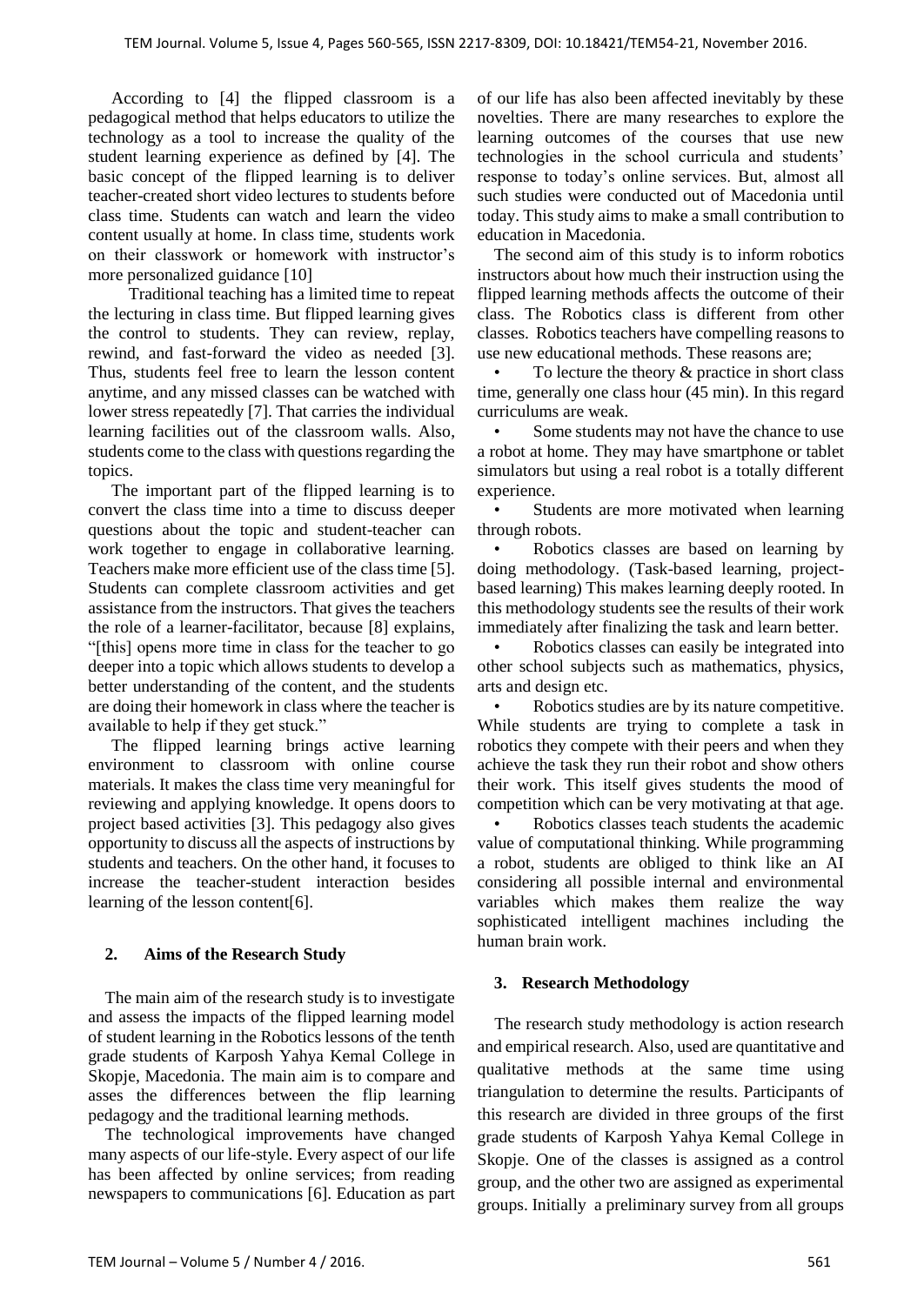was taken. This survey questions will aim to realize the student's background knowledge of the topics, usage of the internet and other technological devices. It has utilized the learning management system called Schoology. Each group register into their own online group called "Robotics Course" on Schoology. After registering, students could access the online posted materials in this course. The main materials are high quality recorded topical videos, presentation files, and worksheets. Also, required are some physical tools like such as drives, CDs, tablets, smartphones and computers.

Students will watch the short tutorial videos which will cover the main lesson topics at home. These videos are published on the YouTube. The video length is less than 10 min. Students are able to follow the instructor's lecture along with the video by replaying or pausing. To be sure that the video is watched by the students, they will have to take some notes on the video contents to present the teacher. Additionally, at the end of each video lecture there is a small quiz to review the student comprehension.

Firstly, within the study reviewed is the video lecture through in-class discussion. Also, the quiz result which is taken before class time will help me to understand how much the topic is covered by the students. Then, if lecturing is necessary, the video can be watched again in 5-10 minutes of the class time. The most important part of this pedagogical model is its power to let us have more face-to-face interaction time with the students to implement meaningful learning activities [11] and [14]. During the activities, I can identify areas of weaknesses in student's comprehension. And, I could explain or discuss the unclear parts of the lecture with the students. These activities will provide me with clues for improving the quality of teacher-student interactions on meaningful student learning [9] and [10]. At the end of the class time the class work is uploaded to Schoology. The flipped classes are 10 lessons during the spring semester of the educational year.

The tests, quizzes and observations are collected and recorded in tables. Also, the final exam and the project result are added to the data tables. Additionally, survey questionnaires and interviews are recorded and transcribed for analysis. This study is quasi– experimental as there is a group of the participants previously separated according to their classes as one control and two experimental groups.

The research target group are the 10th grade students of Karposh Yahya Kemal College. There are 3 different classes with around 20 students each: I-A, I-B and I-C. According to my five-month experience, each class has approximately the same educational background of computer science lessons.

# **4. Hypothesis and Research Questions**

 Robotics as a newly emerged school subject promises new learning motivation for students and new pedagogical approaches for teachers. A classroom with robots on desks is sure to excite children for a new learning experience. Besides, the study of robotics allows the teacher to introduce or reinforce many science subjects such as mathematics and physics. While working with robots students are more eager and use their innate curiosity more. But still, this new phenomenon introduces us new challenges to overcome.

The first problem is that, robotics as a school subject is nonexistent in the high school curricula in Macedonia except for a few private high schools. When we include this subject in the curricula we confront with the difficulty of having too few classes per week to teach students enough of the technical data as well as practice. Students need to devote extra time at home to grasp the concept of robotics and to gain the skill of programing.

Secondly, considering the cost of a Lego EV3 set for teaching robotics which is around 500 euros, for the average Macedonian parent it is too much to afford. Hence, the best solution seems to use the robots at school. This makes home practice impossible for students.

Thirdly, robotics practice necessitates a tutor because it requires the programming skill which is hard to achieve without the guidance at the amateur level.

Considering the situation of the high school level robotics classes in Macedonia and the problems mentioned and argumented previously, devised the hypothesis as below.

"The flipped learning model has a positive impact on the student learning in the Robotics classes?"

The research questions are:

• "What kind of problems can we face when we have robotics classes in the traditional methods?"

• "If we applied the flip method, can we solve these problems?"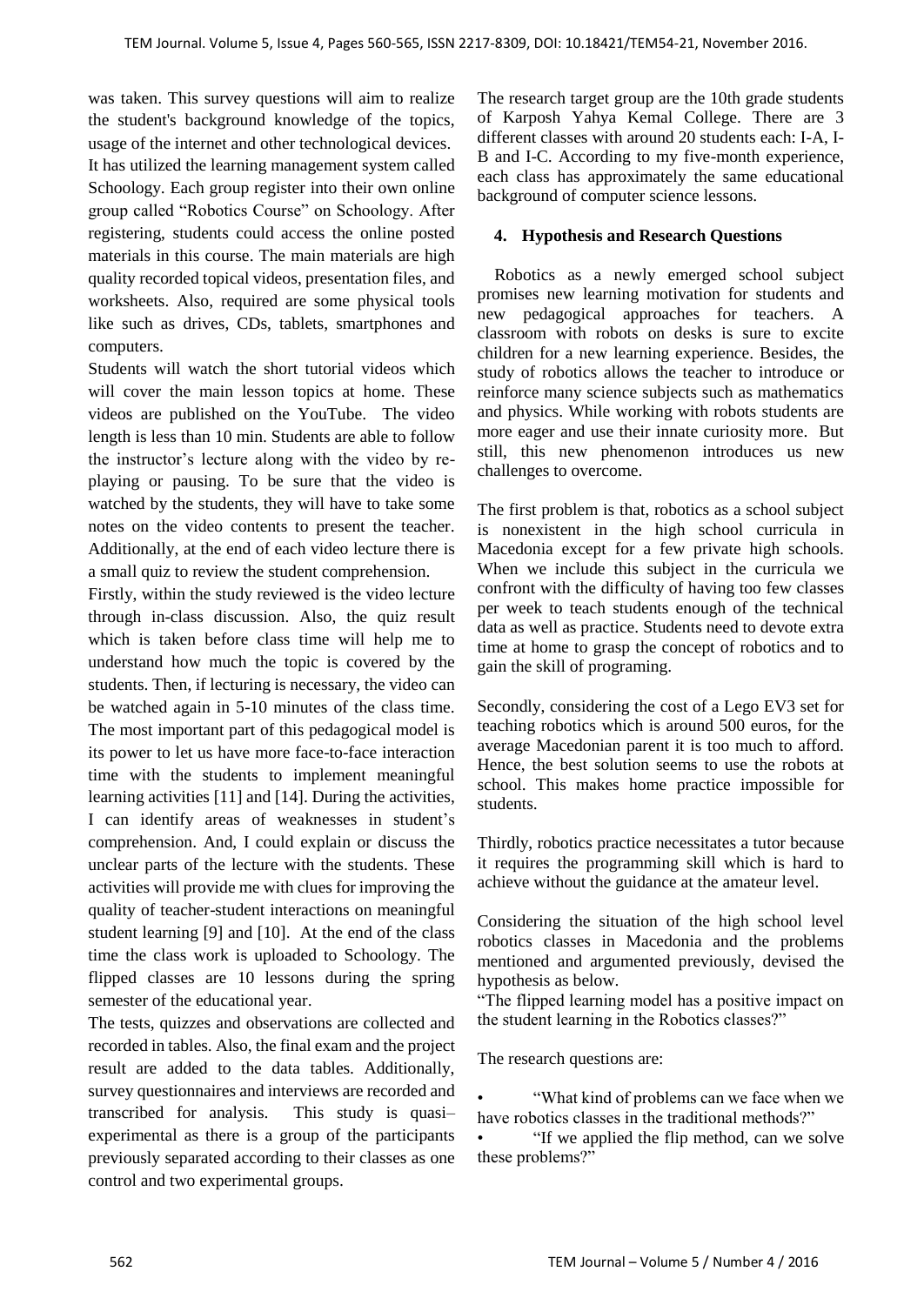(54 responses)

## **5. Results**

 In order to capture the learners' feedback and asses the impact within the research study a questionnaire was used and devised. There were 54 participants that filled in the questionnaire. The results are given below.

| UNESTIONS | RESPONSES 54 |  |
|-----------|--------------|--|
|           |              |  |

(53 responses)



#### Flipped Classes are more engaging than traditional Classes? (54 responses)



In Flipped Classroom I am learning more than in traditional Classroom? (54 responses)



*Figure 1. Results from assessing the methodology and approach undertaken*

I liked the videos and instructions? (54 responses)





I would rather study in a traditional classroom than watch video instructions?





*Figure 2. Results from assessment of participants on their attitudes* 

How would you evaluate the Learning process? (The Flipped classes you participated)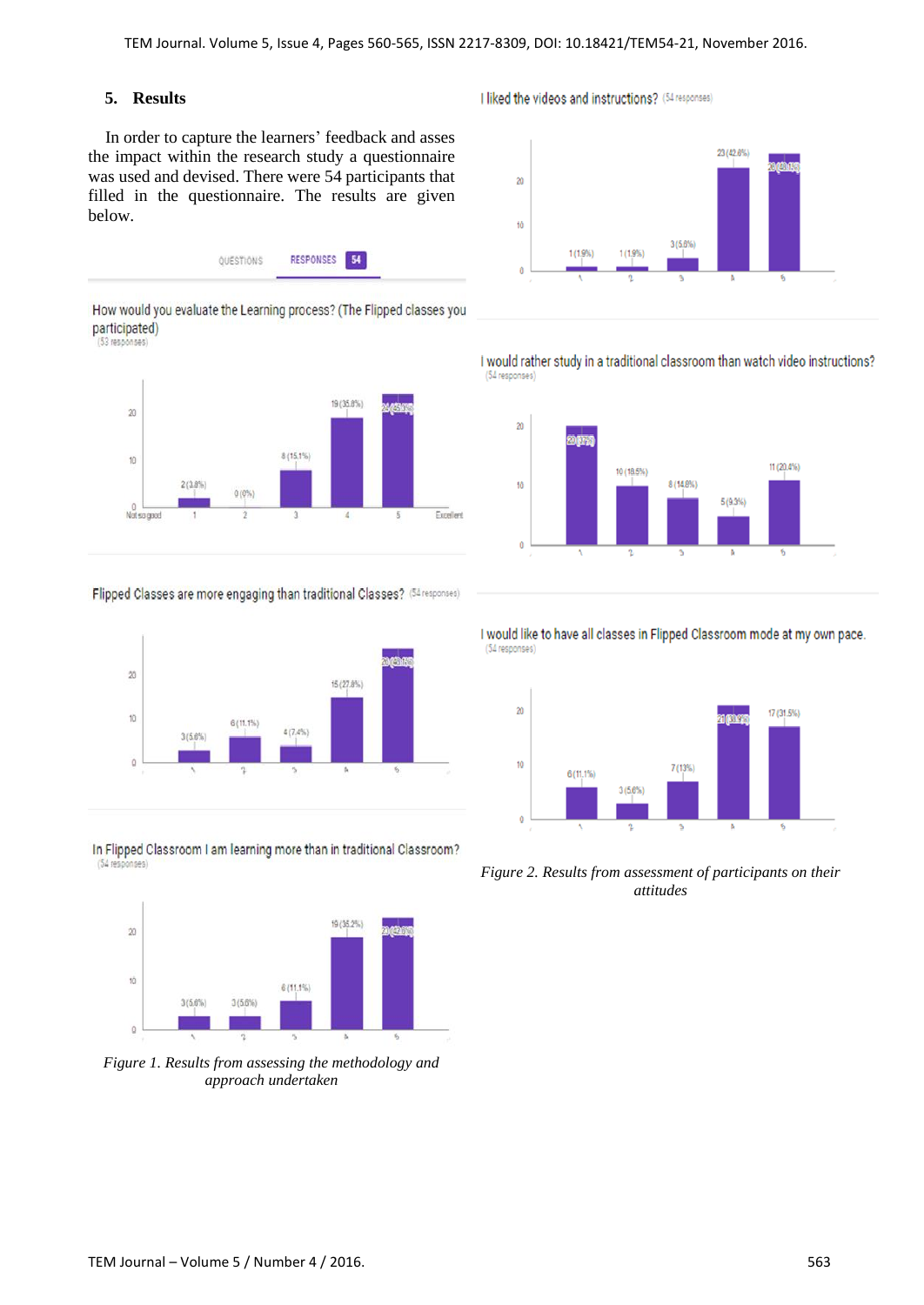

I am spending more time on learning in the Flipped classroom then in t **Traditional Classroom.** (54 responses)



I like to take quizzes on my own pace. (53 responses)



*Figure 3. Results from assessment of participants on their motivation*



**RESPONSES** 

54

QUESTIONS

#### I would recommend Flipped Classroom model to my friends. (54 responses)



*Figure 4. Results from the impact of internal factors*

#### **6. Conclusions**

The research study aims was to investigate and find out whether there is any benefit of the flipped learning pedagogy on the student learning in the Robotics lessons and whether it has any advantages over the traditional teaching methods in the computer science lessons. Based on the learners feedback we can conclude that the integration of technology into classroom instruction can improve the student motivation considerably especially for the extrovert and reflective learners who benefit mostly from flipped classroom.



*Figure 5. Students practicing their programming skills*